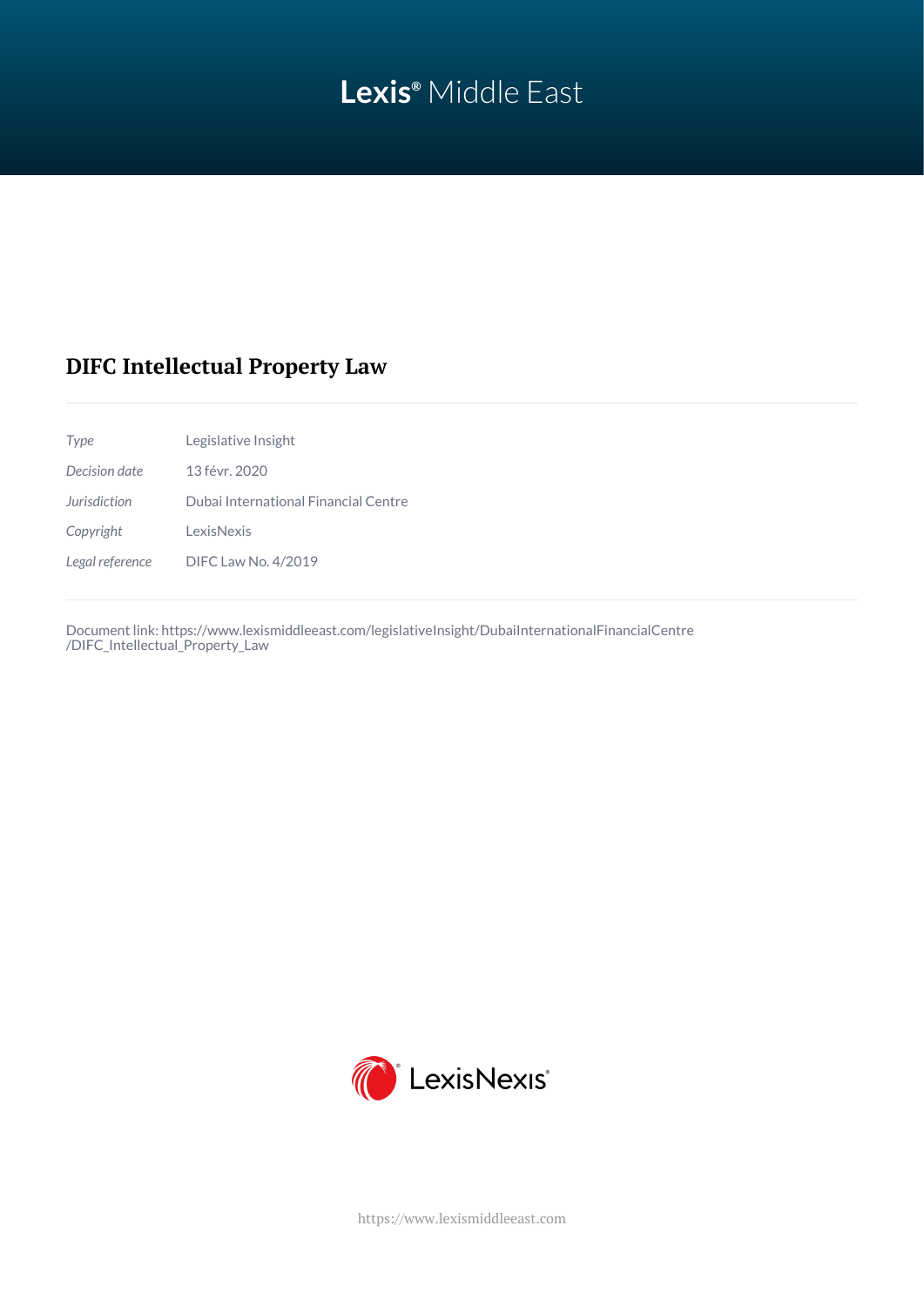# **Table of contents**

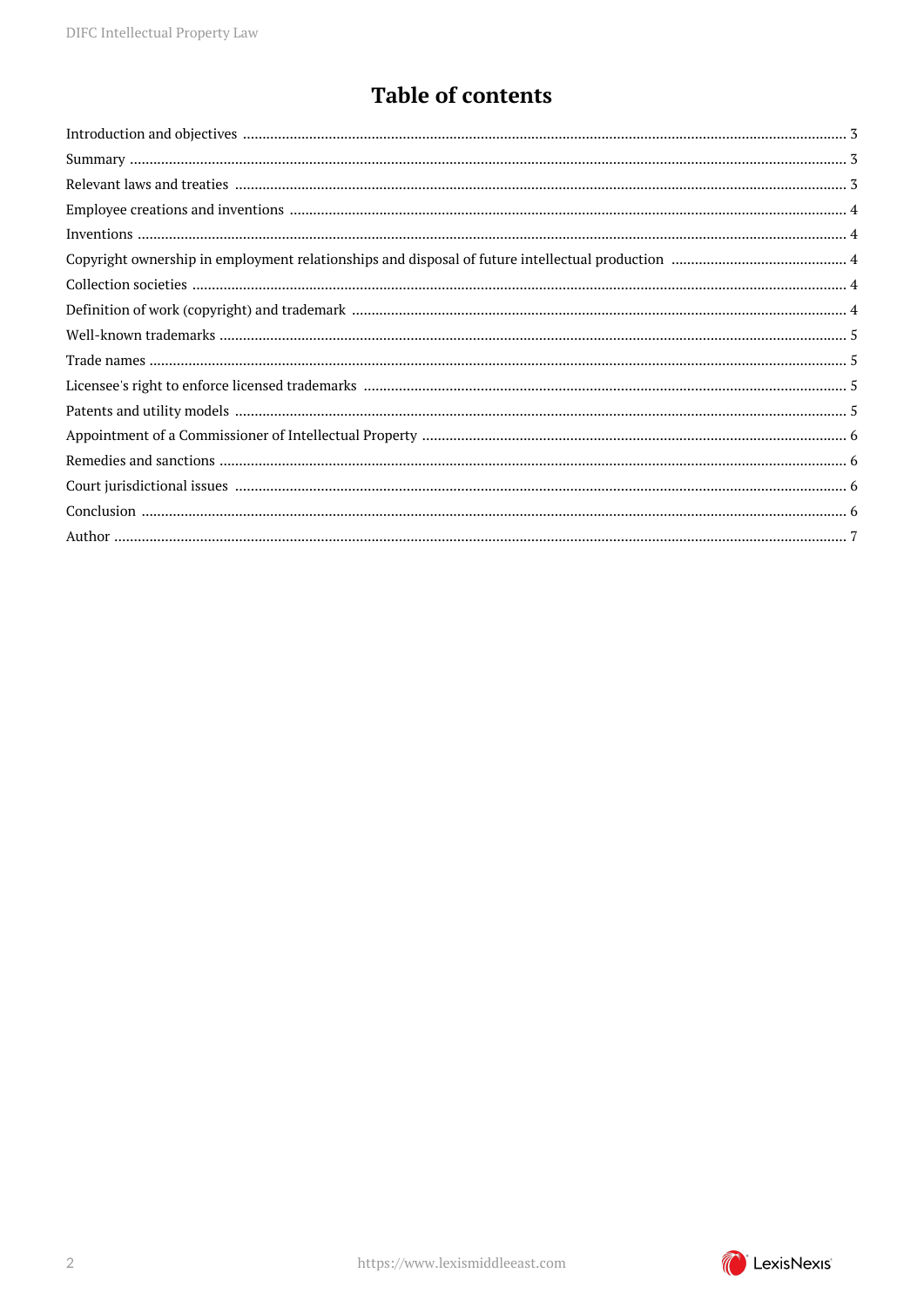*His Highness Sheikh Mohammed Bin Rashid Al Maktoum, Vice President and Prime Minister of the UAE and Ruler of Dubai, enacted a new Intellectual Property Law for the Dubai International Financial Centre (DIFC) on 21 November 2019 under DIFC Law No. 4 /2019 DIFC Intellectual Property Law. DIFC Law No. 4/2019 was introduced by the DIFC Authority and is intended to encourage the innovation economy within the DIFC by improving the protection and ease of enforcement of intellectual property rights.*

*Prior to the promulgation of DIFC Law No. 4/2019, intellectual property laws and regulations for the entire United Arab Emirates (UAE) (including the DIFC) operated at both the federal and local levels while disputes regarding intellectual property in the DIFC were dealt with within the civil law system operated by the UAE Federal or other local Courts.*

*DIFC Law No. 4/2019 has now changed the position within the DIFC by providing that the DIFC Commissioner of Intellectual Property and DIFC Courts, not the UAE Federal Courts, have jurisdiction over intellectual property disputes governed by DIFC Law No. 4/2019. The DIFC Courts and laws are modelled on the English common law system. By contrast, intellectual property within the remainder of the UAE will continue to be governed by the UAE federal intellectual property laws and relevant disputes determined by the federal and local courts and so the civil law system.*

*The enactment of DIFC Law No. 4/2019 has created a new interface between not only the federal and DIFC intellectual property laws but also, in the event of a dispute which crosses over the two territories, between the common and civil law systems as they apply to intellectual property matters before the courts.*

*This commentary proposes to analyse DIFC Law No. 4/2019, provide guidance on its terms and application and consider its impact on intellectual property assets both within the DIFC and the wider UAE.*

# <span id="page-2-0"></span>**Introduction and objectives**

The UAE is a federation made up of seven largely autonomous emirates, of which Dubai is one. The DIFC is an independent jurisdiction within the UAE empowered to create its own legal and regulatory framework (and its own court system) for all civil and commercial matters. It is a financial freezone (defined in Federal Law No. 8/2004 on Financial Free Zones) launched in accordance with Federal Decree No. 35/2004 on the Establishment of a Financial Free Zone in the Emirate of Dubai as a part of Dubai's strategic vision to diversify its economic resources and attract capital and investment into the region.

The UAE, and Dubai in particular, are tightly focused on strengthening their regional and global position as a hub for innovation, e-commerce, e-governance and the knowledge-based economy. Initiatives such as Dubai Future Foundation, UAE Vision 2021 and Dubai 10x illustrate the strength of the UAE Government's conviction around diversification into innovation and knowledge-based industries. The DIFC, and its ability to follow a common law system in a civil law country, has proved to be an attractive location for foreign investment with global financial institutions and international firms comfortable to establish themselves there. It has proved to be a secure and trusted environment for the operation of financial services and, with the enactment of DIFC Law No.  $4/2019$ , it now seeks to offer that same sense of regulatory security and transparency to innovative, intellectual property rich, companies seeking a presence in the Middle East.

The stated aim of the introduction of DIFC Law No. 4/2019 is to govern the enforcement of intellectual property rights in the DIFC in such a way as to create a safe environment for creativity and innovation within the DIFC and enable DIFC entities to protect their intellectual property rights.

#### <span id="page-2-1"></span>**Summary**

DIFC Law No. 4/2019 applies within the territory of the DIFC. It applies to any person who owns or claims ownership, uses or attempts to use, or who seeks to enforce or protect an intellectual property right, or any part thereof, in the DIFC.

DIFC Law No. 4/2019 recognises as valid and enforceable any intellectual property rights which under the applicable Federal laws in the UAE are:

- subject to protection as copyright, subject to protection as an industrial drawing or industrial design (with an issued deed of protection);
- registered as a trademark; or
- in respect of which there is a valid patent or utility certificate.

DIFC Law No. 4/2019 does not establish any new registries for intellectual property rights.

DIFC Law No. 4/2019 sets out the rights afforded to each type of intellectual property right and the limitations to such protection. It contains sections covering patents, utility certificates, industrial designs and drawings, copyright, trademarks, trade names and trade secrets. It also sets out the factors determining ownership of intellectual property rights in employment relationships. A key feature is the creation of the office of the Commissioner of Intellectual Property, who is responsible for administering DIFC Law No. 4/2019, resolving disputes and imposing fines, sanctions and remedies for intellectual property infringement. DIFC Law No. 4/2019 clearly delineates the jurisdiction of the Commissioner of Intellectual Property and that of the DIFC Courts in intellectual property infringement cases.

### <span id="page-2-2"></span>**Relevant laws and treaties**

DIFC Law No. 4/2019 was drafted taking into consideration international treaties so as to align the DIFC intellectual property regulatory landscape more closely with the position taken by WIPO and the WTO. It also takes into account existing UAE federal intellectual property laws and is expressed to have been drafted taking the following into consideration:

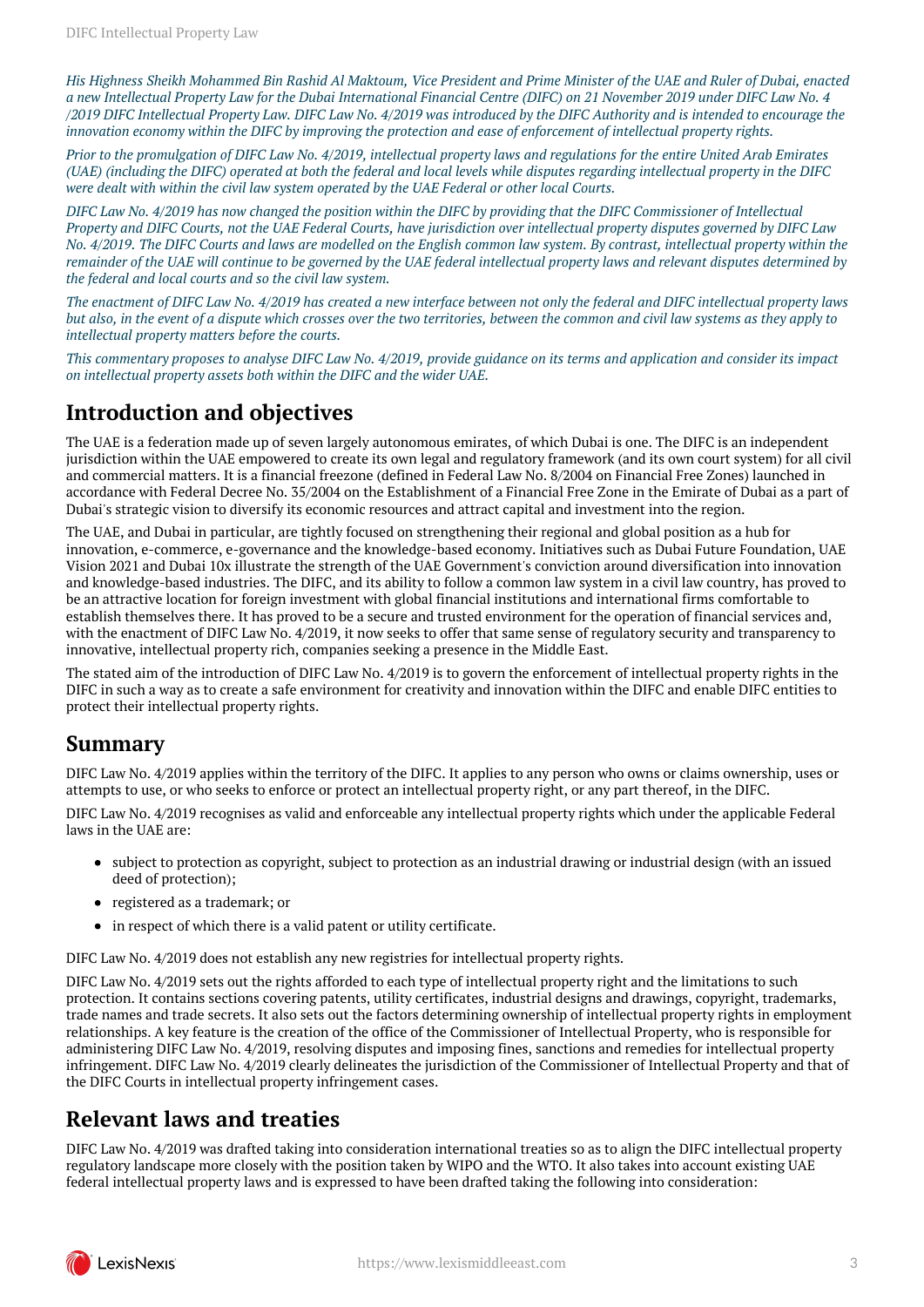- Paris Convention for the Protection of Industrial Property;
- WTO Agreement on Trade-Related Aspects of Intellectual Property Rights (TRIPS Agreement);
- The Patent Regulation of the Cooperation Council for the Arab States of the Gulf as adopted by the Gulf Cooperation Council's Supreme Council during its 13th session held at Abu Dhabi, UAE, in 1992;
- Federal Law No. 17/2002 on the Regulation and Protection of Industrial property of Patents, Designs and Industrial Patterns;
- $\bullet$ Federal Law No. 7/2002 on Copyrights and Related Rights, as amended by Federal Law No. 32/2006 and its Implementing Regulations;
- Berne Convention for the Protection of Literary and Artistic Works;  $\bullet$
- $\bullet$ WIPO Copyright Treaty;
- WIPO Performance & Phonograms Treaty;
- Arab Agreement on Protection of the Authors; and  $\bullet$
- Federal Law No. 37/1992 Concerning Trademarks, as amended by Federal Law No. 8/2002, and its Executive Regulations.

#### <span id="page-3-0"></span>**Employee creations and inventions**

DIFC Law No. 4/2019 sets out the tests for determining ownership of inventions and copyright works created by employees or in "work for hire" relationships. Whilst there are some similarities, there are also some significant differences, from the position under the federal intellectual property laws.

#### <span id="page-3-1"></span>**Inventions**

Pursuant to Article 12(1) of DIFC Law No. 4/2019 if an invention is made within the scope of employment by an employee pursuant to an employment contract the employer will be the owner of the invention, unless otherwise agreed in writing. Whilst this broadly reflects the position under Federal Law No. 17/2002 where it provides for compensation for the employee in the event the economic success of the invention exceeds expectations, there is no equivalent right for compensation in these circumstances under DIFC Law No. 4/2019.

Article 12(3) to 12(5) of DIFC Law No. 4/2019 expand on the basic position in Article 12(1) of DIFC Law No. 4/2019 to deal with situations where although the employment relationship exists, creation of the invention (using the employer's resources) falls outside the employee's duties but within the employer's business domain. Again, whilst the intention remains largely the same as for Federal Law No. 17/2002, the detail of the legislation differs slightly, and DIFC Law No. 4/2019 is more favourable to the employer. For example, the obligation for an employee to notify their employer of such inventions remains but, in contrast to Article 9 of Federal Law No. 17/2002, the position under DIFC Law No. 4/2019 is that the employer automatically takes ownership of the invention and only if it does not wish to retain the invention is ownership then assigned to the employee. If the employer does retain ownership the employee has a right to petition the DIFC Court to determine fair compensation. This reverses the position under Article 9 of Federal Law No. 17/2002 where the employer has four months (following notification of the invention) to notify the employee of its desire to take ownership of the invention, a failure to notify meaning ownership of the invention remains with the employee.

# <span id="page-3-2"></span>**Copyright ownership in employment relationships and disposal of future intellectual production**

Article 22(1) of DIFC Law No. 4/2019 provides that if a copyright work is created pursuant to an employment contract or the employee uses the experience, information, instruments or materials of an employer in creating a copyright work, the employer will be the owner of the copyright in the work.

This provision will be welcomed by employers since it is more favourable then the position in Federal Law No. 17/2002, which has no provisions deeming the copyright works of employees be owned the employer.

Further the limitations on assignment of future rights in Federal Law No. 17/2002 means that this will only be sufficient to assign up to five future copyright works, creating the need for frequent confirmatory assignments. DIFC Law No. 4/2019 does not contain this restriction, it simply provides at Article 38 of DIFC Law No. 4/2019 that "Any disposal by an Author of the total body of his future Works shall be void".

The position under DIFC Law No. 4/2019 regarding ownership of copyright works by employers will indeed be more business friendly that the federal position. It should be noted however that for purposes of Article 12 and 22 of DIFC Law No. 4/2019, an employer and employee relationship must either involve work in the DIFC, or be subject to DIFC law, to invoke any right, privilege, remedy or obligation under these articles. This means that it is not possible for employers who are outside the DIFC to simply seek to govern contracts with DIFC in law in an attempt to benefit from these more favourable ownership provisions.

#### <span id="page-3-3"></span>**Collection societies**

<span id="page-3-4"></span>Another interesting inclusion with respect to copyright is Article 41 of DIFC Law No. 4/2019 which authorises the operation of collection societies in or from the DIFC provided they are properly licensed by the Ministry of Economy and the DIFC.

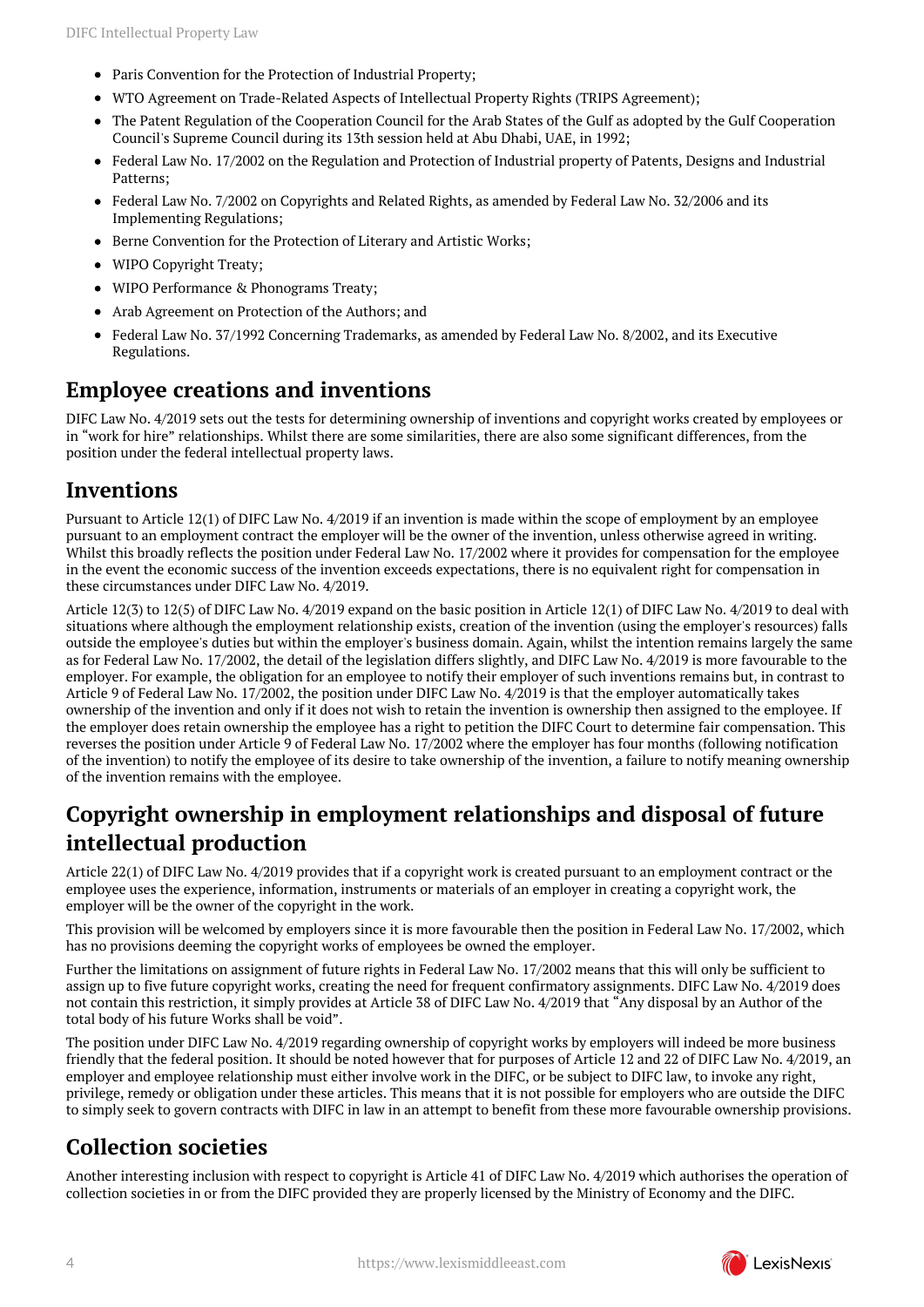# **Definition of work (copyright) and trademark**

DIFC Law No. 4/2019 recognises as valid and enforceable all copyright works recognised as protected under Federal Law No. 7 /2002. However, it also has its own definitions of which "works" are, and are not, protected in the DIFC and these vary slightly from those in Federal Law No. 7/2002.

Examples include that Article 17 of DIFC Law No. 4/2019 specifies that in order for a work to be protected it must be "fixed to a tangible medium", while Federal Law No. 7/2002 is silent on this. DIFC Law No. 4/2019 also expands on the elements of a database that are protected. Further, it also omits "engineering drawings and plans" which are included under Federal Law No. 7/2002, and replaces "method of operation" with "method of doing business" when defining what is not protected by copyright. This isn't an exhaustive list of the differences but should be illustrative.

Article 19 of DIFC Law No. 4/2019 sets out the classes of "works" which are not protected by copyright in the DIFC. However the recognition of works subject to copyright protection under Federal Law No. 7/2002 is expressed to be "notwithstanding Article 19 of DIFC Law No. 4/2019", meaning that in the event of a conflict of provisions here, Federal Law No. 7/2002 would take precedence.

The definition for a "trademark" in Schedule 1, Article 3 of DIFC Law No. 4/2019 is also different from that in Federal Law No. 37/1992 Concerning Trademarks. Of most note is the explicit inclusion in the former of "colour or combination of colour", also "smell". In addition DIFC Law No. 4/2019 allows for a trademark to comprise of a "sound" on its own whereas under Federal Law No. 37/1992, "the voice", could only form part of a mark if it accompanies it. Another new addition is the inclusion of "addresses". There are also some terms which do not appear in the DIFC Law No. 4/2019 definitions but which are included in the Federal Law No. 37/1992 definitions, such as "advertisements" and "titles".

The fact that DIFC Law No. 4/2019 recognises as valid and enforceable all trademarks registered in the UAE under Federal Law No. 37/1992 and all copyright works recognised as protected under Federal Law No. 7/2002, yet has a slightly different definition of both "trademark" and "work" (copyright) from the federal laws, means there is the potential for some interpretational conflict. Since DIFC Law No. 4/2019 does not establish a new trademark registry it remains to be seen how classes of trademarks such as "smell" which fall within the DIFC Law No. 4/2019 definition of a trademark, but which are not currently recognised as capable of registration under the federal law, will be protected.

# <span id="page-4-0"></span>**Well-known trademarks**

Article 45 of DIFC Law No. 4/2019 offers protection against infringing use in the DIFC of trademarks which are "well-known" and "of international reputation" even if those marks are not registered. This is wider than the protection offered to trademarks with international goodwill by Federal Law No. 37/1992, which simply provides that such marks may not be registered without the authorisation of the owner but is silent on the matter of use.

### <span id="page-4-1"></span>**Trade names**

Chapter 3 of DIFC Law No. 4/2019 governs conflicts between "trade names" and "trademarks", a topic not explicitly dealt with by Federal Law No. 37/1992.

# <span id="page-4-2"></span>**Licensee's right to enforce licensed trademarks**

Where a trademark licence agreement is governed by DIFC law, Article 47 of DIFC Law No. 4/2019 provides that unless agreed otherwise, in the event of an infringement that impinges upon the licensee's rights, the licensee can require the licensor to take action to enforce the marks, and if the licensor does not do so within two months, the licensee may take such action in their own name. These provisions do not however appear in Federal Law No. 37/1992, in accordance with which UAE trademarks are registered. This creates the potential for conflict between the two laws where an infringement occurs outside the DIFC. Technically, given the contract elects DIFC law as governing law, the above provisions should be read in as contractual terms. However, it is not clear whether the on-shore federal courts/authorities will do so.

A further complication arises in that even if an onshore federal court/authority is willing to recognise the licensee's right to enforce the mark, such enforcement can only take place under Federal Law No. 37/1992 if the licensee's right is recorded on the Federal Trade Mark Register. This is not however a requirement under DIFC Law No. 4/2019.

It is these sorts of issues which means careful consideration needs to be given when deciding the governing law for intellectual property agreements which have the potential to cross over between the DIFC and the remainder of the UAE.

# <span id="page-4-3"></span>**Patents and utility models**

Article 9 of DIFC Law No. 4/2019 introduces some secondary or contributory offences in relation to patent and utility model infringement which do not exist under Federal Law No. 17/2002. Inducing another person to infringe and cooperating with another party to an act of infringement of a patent or utility model – in or from the DIFC - are both offences in their own right under DIFC Law No. 4/2019. These offences of "inducing" and "cooperating" are explicitly provided to be actionable even if the offending party is located "outside the DIFC". It is however arguable the Commissioner for Intellectual Property and the DIFC Courts will have problems enforcing these offences outside the DIFC in the event infringers "outside the DIFC" refuse to submit to the jurisdiction of the DIFC authorities.

DIFC Law No. 4/2019 also clearly sets out a reversal of the burden of proof, where an alleged infringement is in relation to a patented process for the manufacturing of a product, such that it falls on the infringing party to prove that a product was not manufactured using the patented process in question. Although in the past it would have been open to advocates to argue that

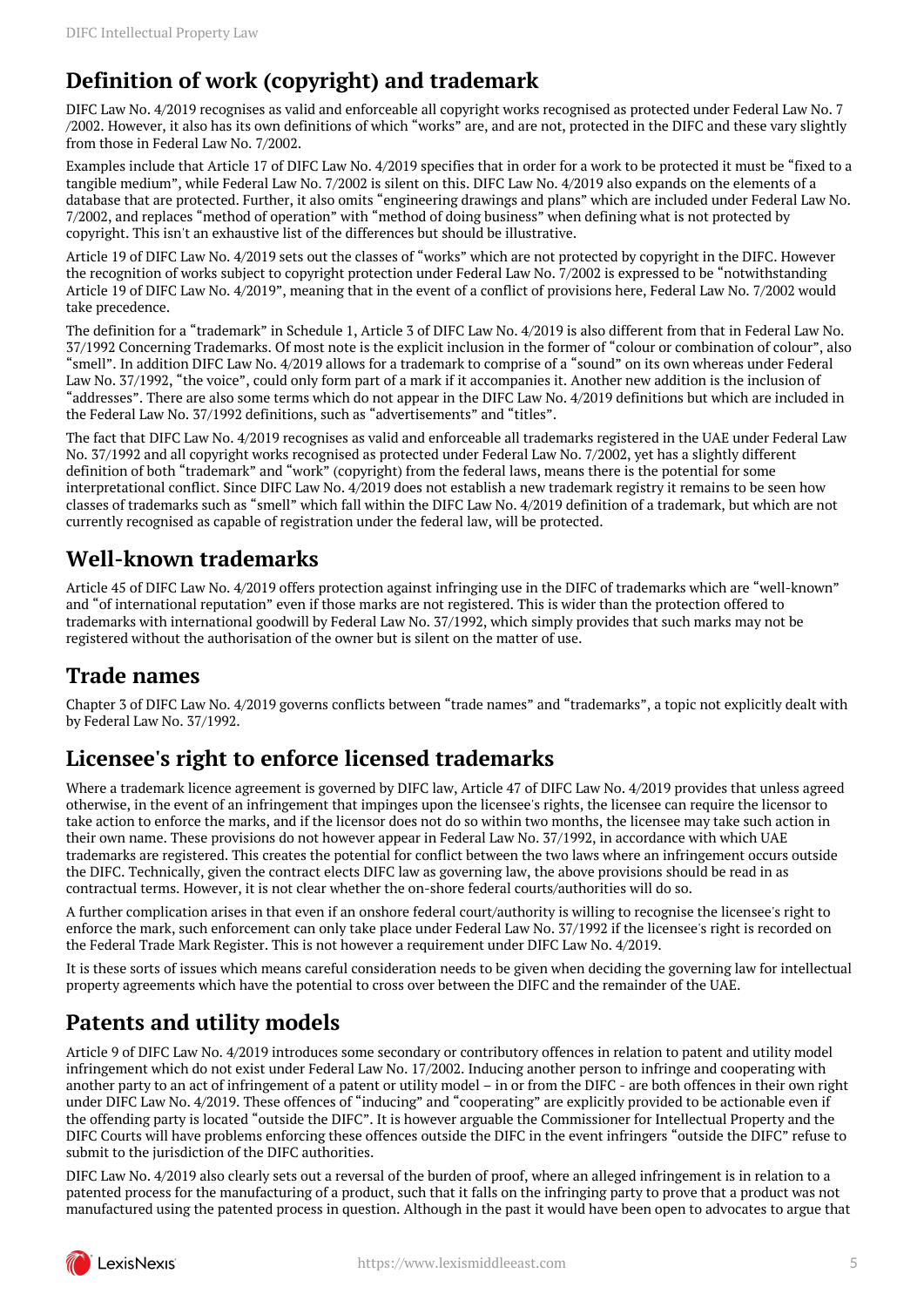this is the correct way for the burden of proof to operate since it aligns with the position under the WTO Agreement on Trade-Related Aspects of Intellectual Property Rights it is a positive step that DIFC Law No. 4/2019 now sets it out clearly in legislation.

#### <span id="page-5-0"></span>**Appointment of a Commissioner of Intellectual Property**

DIFC Law No. 4/2019 creates the new position of Commissioner of Intellectual Property. Article 59 of DIFC Law No. 4/2019 sets out the powers, functions and objectives of the position. These include:

- receiving and deciding on all intellectual property related complaints or disputes filed in the DIFC;
- imposing fines for non-compliance with DIFC Law No. 4/2019;
- coordinating with the UAE federal and local authorities on facilitating and promoting protection of intellectual property rights for DIFC persons; and
- responsibility for draft regulations, standards, codes of practice and guidance.

#### <span id="page-5-1"></span>**Remedies and sanctions**

The Commissioner of Intellectual Property has access to a wide range of remedies in the event of non-compliance with DIFC Law No. 4/2019. Remedies and sanctions are set out in Part 7, Article 66 of DIFC Law No. 4/2019 and expressed to be without prejudice to any more severe punishment stipulated under any other law. Schedule 3 of DIFC Law No. 4/2019 contains a comprehensive list of fines in USD cross referenced with the article of DIFC Law No. 4/2019 that was breached.

The Commissioner of Intellectual Property may issue a direction under Part 7, Article 66(1) of DIFC Law No. 4/2019 for any of the following:

- an order that the violator to refrain from the violation and carry out all necessary acts to abide by DIFC Law No. 4/2019;
- a request to the DIFC Registrar of Companies to temporarily suspend the DIFC licence of the person in violation;
- an order for confiscation, transfer/storage and/or destruction; or
- a fine of not less than USD 5,000 and not more than USD 50,000 in accordance with Schedule 3 of DIFC Law No. 4/2019.

In the event of repetition of any infringement, Article 66 (2) of DIFC Law No. 4/2019 provides that the Commissioner of Intellectual Property may request the DIFC Registrar of Companies to revoke the DIFC licence of the violator, and/or impose up to double the fines stipulated in Schedule 3 of DIFC Law No. 4/2019.

The aggrieved party is entitled, under Article 66(4) of DIFC Law No. 4/2019, to seek a review by the DIFC Court of the decision of the Commissioner of Intellectual Property to issue a direction. The Commissioner of Intellectual Property is in turn entitled under Article 66(5) of DIFC Law No. 4/2019 to apply to the DIFC Court for an order in the event a violator fails to comply with a direction.

The DIFC Courts are also given the power by Article 67 of DIFC Law No. 4/2019 to issue injunctions and order damages. The ability to issue an injunction is not available at civil law and so is not a remedy offered by other UAE Courts.

# <span id="page-5-2"></span>**Court jurisdictional issues**

The jurisdiction of the Commissioner of Intellectual Property and DIFC Courts over infringement disputes under DIFC Law No. 4/2019 gives rise to a number of queries around if and how they will deal with matters which in practical terms may cross over into the jurisdiction of the UAE local or federal courts. For example what will happen where a defence of invalidity is raised in a patent infringement case or a cancellation of a trademark in a trademark case, within the DIFC. Since DIFC Law No. 4/2019 recognises as valid in the DIFC all patents and trademarks which are valid under the federal law surely any action for invalidity will need to be taken before the UAE federal courts, especially if the federal authority granting this right is joined as a major party in the case?

### <span id="page-5-3"></span>**Conclusion**

DIFC Law No. 4/2019 is likely to offer innovative businesses much needed comfort regarding the protection of their intellectual property rights within the DIFC. In particular foreign entities which may previously have been reluctant to transfer valuable intangible assets into the UAE in case of infringement or theft of trade secrets are likely to be more willing to do so given recourse to the DIFC Courts for enforcement.

Whilst clearly drafted to align with international treaties and conventions there is however necessarily the potential for conflict between DIFC Law No. 4/2019 and the existing UAE federal IP laws and so between the Commissioner of Intellectual Property/DIFC Courts and the UAE local and federal courts. This is particularly the case where a matter such as licensing crosses over between the DIFC and the wider UAE. In these circumstances, at present, it is unclear, to the extent there is a conflict of provisions, which law will prevail.